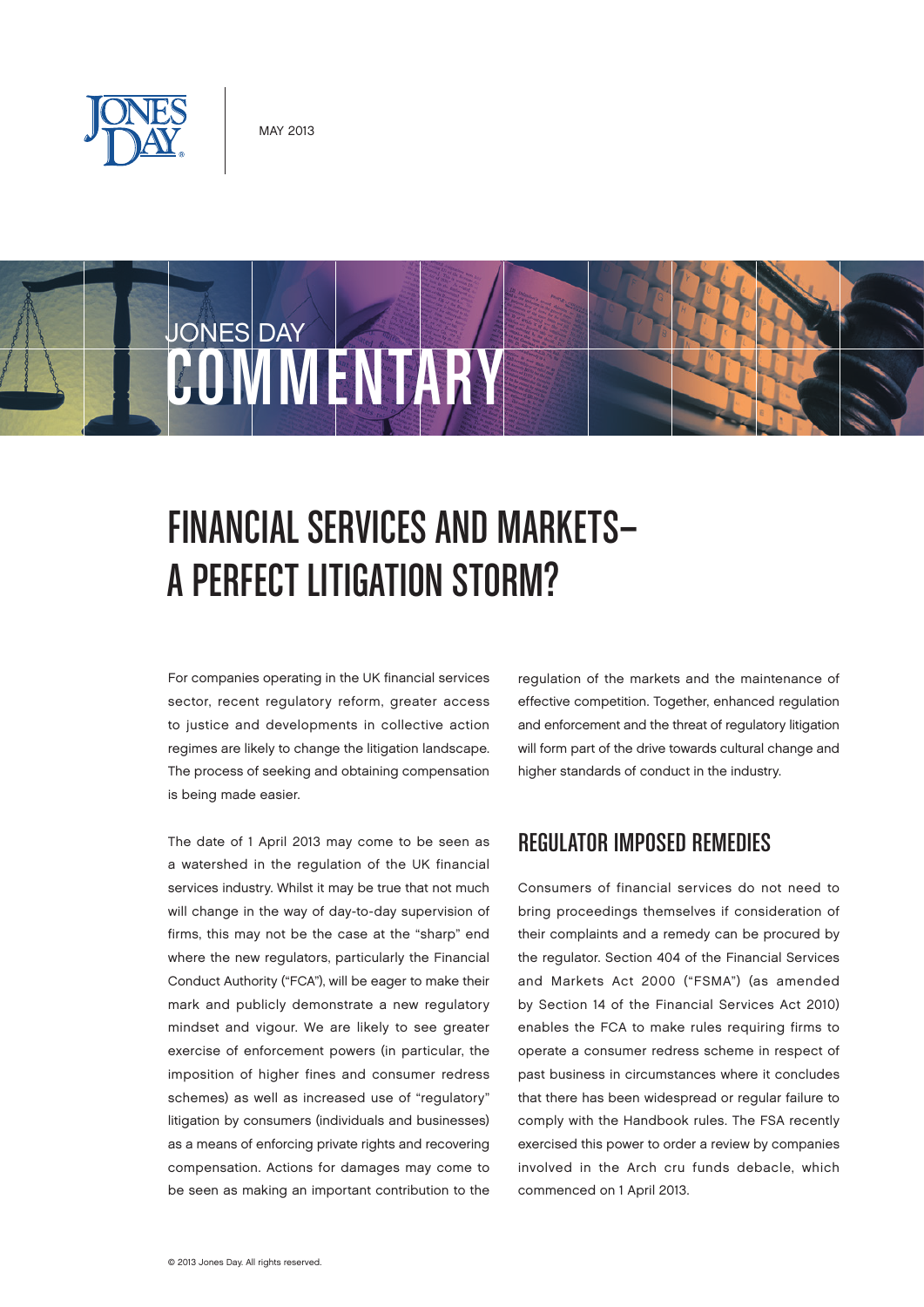The FCA will not be alone in looking for situations where consumer redress is or may be appropriate. Part 16 of FSMA allows designated consumer bodies to make a complaint to the FCA where a feature of a market appears to be harming the interests of consumers. Further, the Financial Ombudsman Service ("FOS") is authorised to make "mass detriment" references where there are perceived to be regular failings by specific firms that result in detriment to consumers. In each case, the FCA has 90 days to decide how to respond, and one likely response is for the FCA to impose a consumer redress scheme on the relevant firm(s) (as well as sanctions). Thus, increasing numbers of consumers may be compensated in appropriate cases without recourse to the courts or the FOS.

#### Self-Help Remedies

Consumers have also been afforded enhanced direct access to justice since 1 April 2013. "Access to justice" means what it says: those who have suffered loss should more easily be able to recover compensation at a proportionate cost. This principle applies as much in the field of financial services as elsewhere.

Probably the most significant outcome of the Jackson Review of Civil Litigation Costs in a commercial context was the introduction by Parliament of "damages based agreements" ("DBAs") from 1 April 2013. DBAs operate in a similar way to contingency fee agreements in the United States. As such, while third-party litigation funding and conditional fee agreements have been available in the UK for a number of years, lawyers can now be remunerated by reference to the damages recovered (up to 50 percent in commercial cases) as opposed to hours worked. This change is likely to increase the appetite for litigation, particularly at the higher value end of the market, and may create a type of "plaintiff bar" as seen in the United States. Litigants and funders will therefore be on the lookout for higher value, meritorious claims to pursue against companies with deep pockets, and financial services companies may, in the wrong circumstances, find that they fall within these criteria.

In the financial services sector, the allure of claims from a funding DBA perspective may be driven by whether they encompass alleged breaches of an actionable Handbook rule. The importance of a breach of a rule may be seen in one of two ways. First, a breach of many of the rules of the FCA, particularly the Conduct of Business rules, is actionable at the suit of a private person (Section 138D FSMA). This statutory right cannot be excluded by contract, and if a breach can be established, private persons need only prove that they have suffered loss as a result to become entitled to compensation. This has led a number of claimants in recent proceedings before the Commercial Court in London to rely only on Section 138D (and its predecessor, Section 150) and not any common law duties (see, for example, Zaki V Credit Suisse, 2013). Second, the English courts decided some time ago that regulatory requirements and standards afford "strong evidence" of what is expected of a competent professional in most situations (Seymour V Ockwell, 2005). Thus, any breach or possible breach of an actionable FCA rule may encourage lawyers to fund claims under DBAs whether or not their clients are private persons. In short, a new conduct regulator in the form of the FCA may, by increased activity and vigilance, create for litigants and a new class of litigation funders a more fertile ground for regulatory litigation based solely on breaches or possible breaches of the Handbook rules causing loss.

Moves towards "opt out" collective actions would also yield costs synergies to consumers and thereby increase the availability of redress when DBAs are inappropriate or unavailable. While English law and procedure have not generally facilitated collective actions of the kind seen in, for example, the United States and the Netherlands, an "opt out" regime nearly came into being in the UK during 2010 in the context of financial services claims.

Although these proposals were withdrawn at the last minute, the government maintained that they were "important and necessary measures" and has since decided that individuals, businesses and genuine representative claimant bodies such as consumer or trade associations should be able to bring competition law claims in an enhanced Competition Appeal Tribunal on a collective "opt out" basis. While these proposals contain significant differences from the US class action model (no awards of exemplary or treble damages; awards of costs can be made on the usual "loser pays" basis; contingency fees are not allowed), the introduction of a more comprehensive "opt-out" claims regime would represent a radical shift towards mass claims litigation and almost inevitably lead to increased damages awards for breaches of competition law.